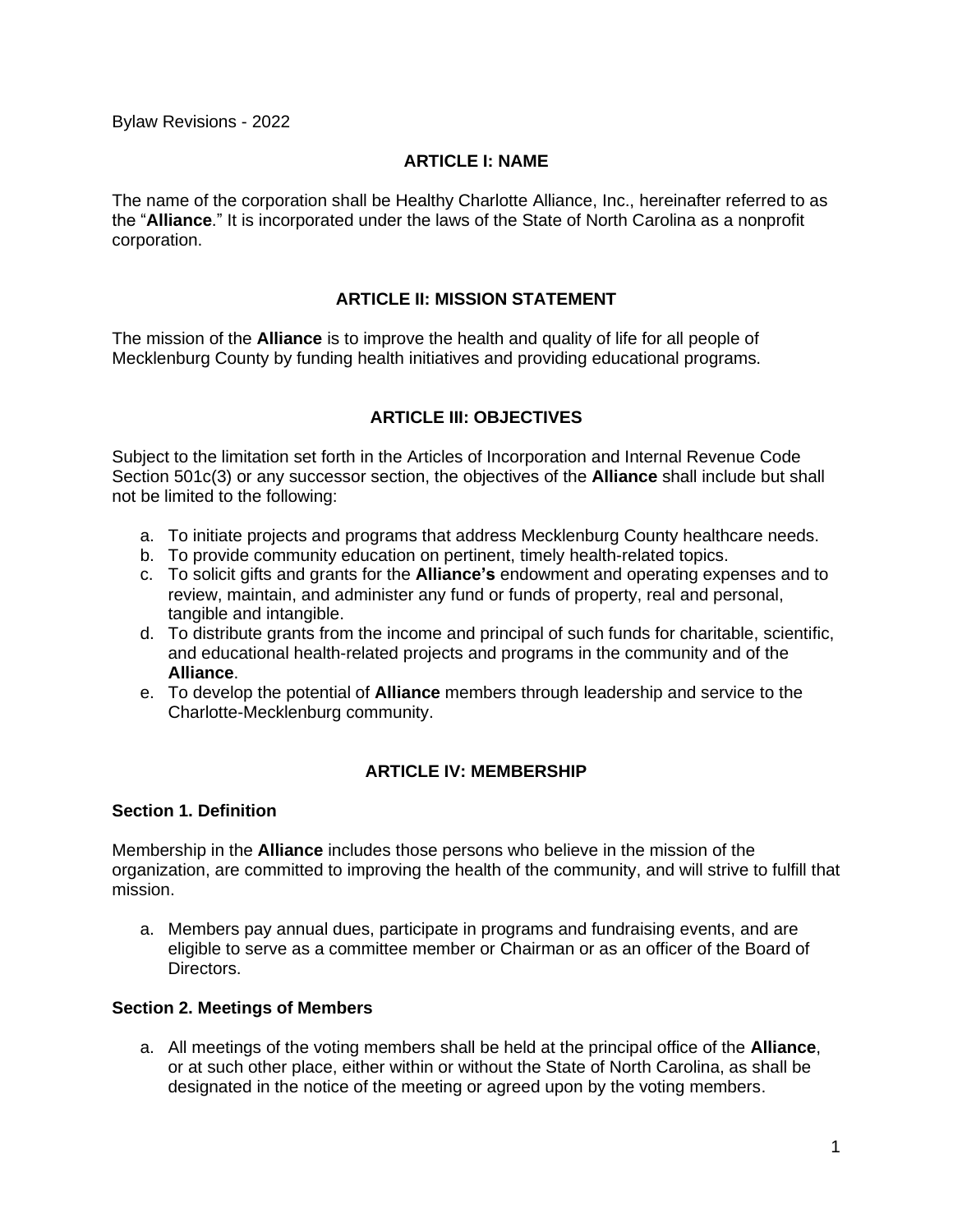- b. The members shall meet annually, at such time as shall be designated by the Board President of the **Alliance** in the notice of the meeting, for the election of Directors, and for the transaction of such other business as may be properly brought before the meeting.
- c. If the annual meeting shall not be held as designated by the Bylaws, a substitute annual meeting may be called in accordance with the provisions of Section 2.d of this Article.
- d. Special meetings of the members may be called at any time by the Board President or the Board of Directors of the **Alliance**.
- e. Written or printed notice stating the time and place of the meeting and describing the matters for which the meeting is called shall be delivered to each member of record entitled to vote at the meeting, not less than ten, or more than 30 days before the date thereof, either personally, by mail or electronically, by or at the direction of the Board President or Corresponding Secretary.
- f. At any annual or general meeting of the members, a quorum shall be 25 members.

# **ARTICLE V: BOARD OF DIRECTORS**

## **Section 1. Composition**

The Board of Directors shall periodically decide the number of Directors. Except as otherwise provided herein, each Director shall be elected to serve for one year or until his or her successor has been elected. The Executive Director of Healthy Charlotte Alliance shall be an ex-officio member of the Board of Directors. The Executive Director of the MCMS shall be an ex-officio member of the Board of Directors. The Board of Directors may designate additional ex-officio members of the Board by vote of the majority of the Board. Ex-officio members of the Board of Directors shall be entitled to all the rights and privileges of Directors, but shall not vote nor be counted in determining the existence of a quorum.

# **Section 2. General Powers**

The Board of Directors shall manage the property, affairs, and business of the **Alliance**.

# **Section 3. Duties**

- a. Determine the **Alliance's** purpose, mission, vision and values, and ensure effective organizational planning.
- b. Ensure prudent use of all assets, including facility, people, and good will, and provide oversight for all activities that advance the nonprofit's effectiveness and sustainability. (Duty of due care)
- c. Make decisions in the best interest of the nonprofit corporation; not in his or her selfinterest. (Duty of loyalty)
- d. Ensure that the **Alliance** obeys applicable laws and acts in accordance with ethical practices, that the nonprofit adheres to its stated corporate purposes, and that its activities advance its mission. (Duty of obedience)
- e. Recruit and orient Board members and assess Board performance.
- f. Board members will not be liable for any depreciation in value or other losses occasioned by any investment made, provided such Director acts in good faith in making such investment.
- g. The **Alliance** will provide Directors Insurance for the Board.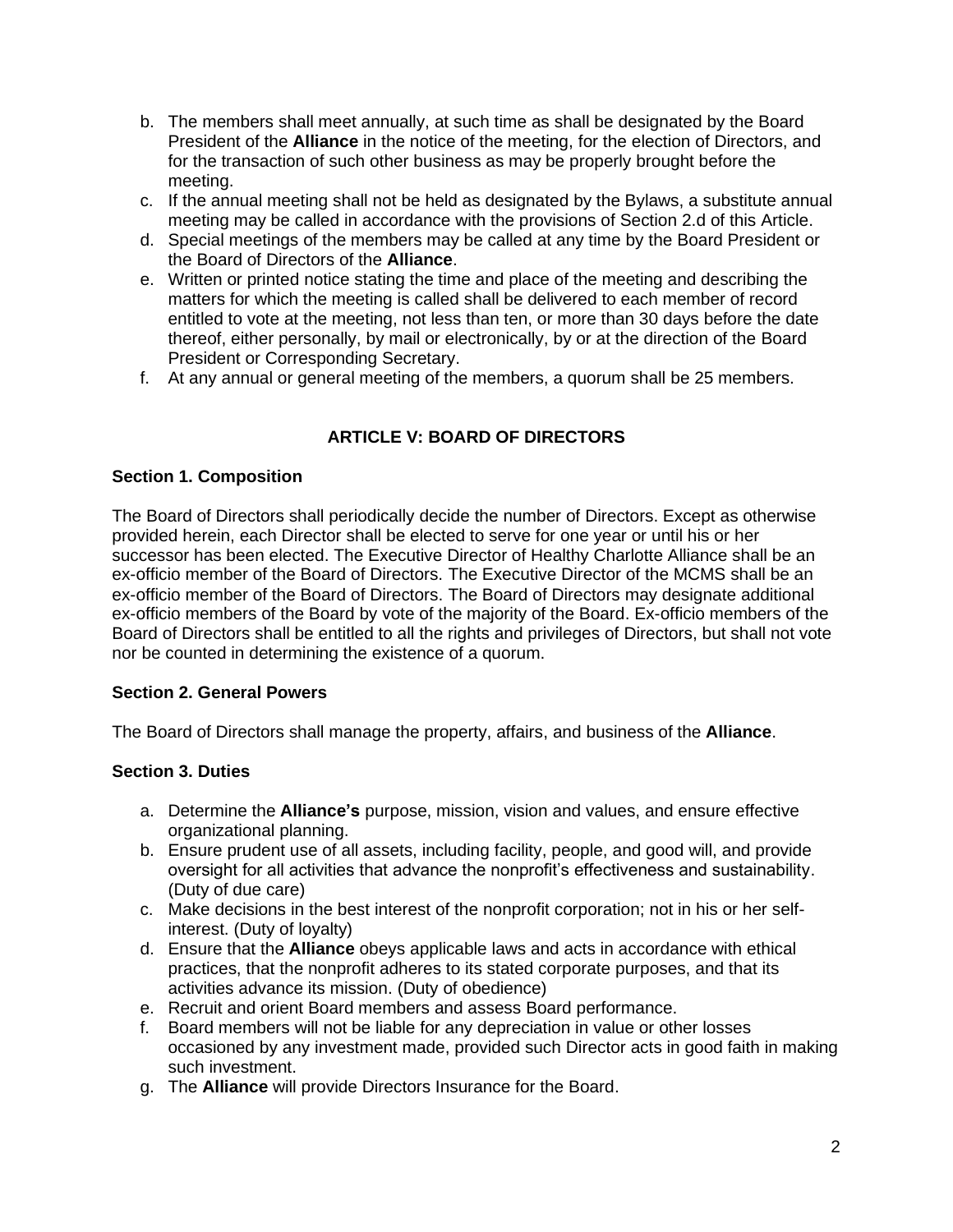- h. Board members shall attend Board and appropriate committee meetings and submit reports as requested by the Board President.
- i. Board may adopt policies and procedures consistent with these Bylaws, which shall be binding on the **Alliance** and its members.

# **Section 4. Quorum**

A quorum shall be a simple majority of the members of the Board of Directors.

#### **Section 5. Meetings**

- a. The Board of Directors shall meet at least eight times a year in a place determined by the Board President.
- b. Special meetings of the Board of Directors may be called by the Board President or at the request of three or more members of the Board. The Board President may choose a place within Mecklenburg County or use electronic means as the venue for such special meetings.

## **Section 6. Notice of Meetings**

Notice of each regular meeting of the Board of Directors shall be given at least fifteen (15) days in advance. Notice of any special meetings of the Board of Directors shall be given at least three days in advance. All notices shall be delivered in accordance with these Bylaws.

## **Section 7. Voting**

Except as otherwise expressly provided by statute, by the Articles of Incorporation, or by the Bylaws, the action of a majority of the members of the Board of Directors present at a meeting at which a quorum is present shall be the action of the Board of Directors. Proxy voting shall not be permitted and each Director shall have one vote.

#### **Section 8. Parliamentarian**

A Parliamentarian shall be appointed by the Board President to interpret the Bylaws and advise regarding procedure.

## **Section 9. Informal Action**

No action of the Board of Directors shall be valid unless taken at a meeting at which a quorum is present except that any action taken by the Board of Directors without a meeting is nevertheless Board action if written consent to the action in question is signed by the Directors having not less than the minimum number of votes that would be necessary to take the action at a meeting at which all Directors entitled to vote are present and voted and filed with the minutes of the proceedings of the Board, whether done before or after the action so taken.

## **Section 10. Resignation**

Any member of the Board of Directors may resign by giving notice, including the effective date thereof, in writing to the Board President of the **Alliance**.

## **Section 11. Removal**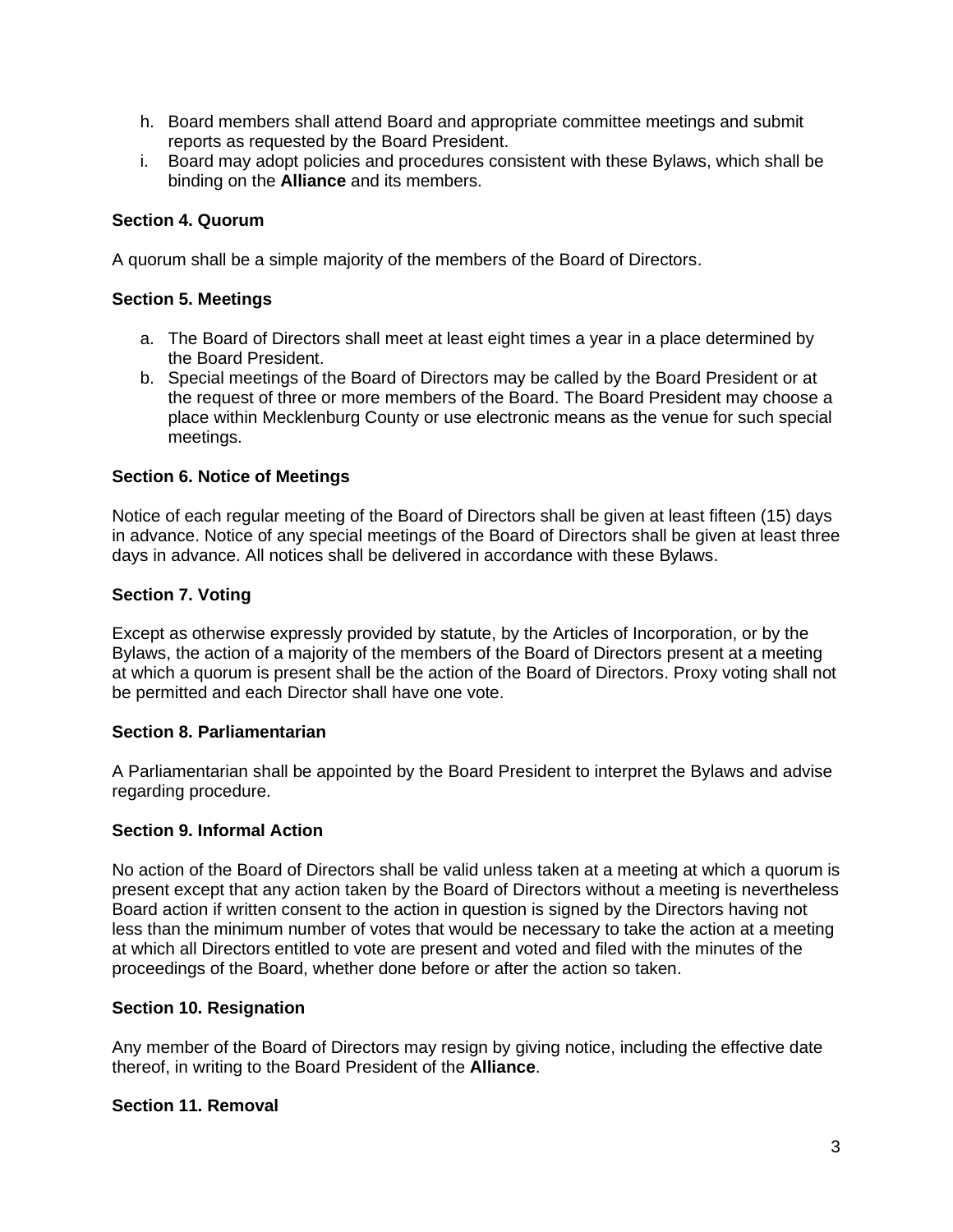Without assigning cause, any member of the Board of Directors may be immediately removed from office by a two-thirds vote of the Board of Directors in accordance with the **Alliance** Policies and Procedures.

# **ARTICLE VI: NOMINATIONS, ELECTIONS AND VACANCIES**

#### **Section 1. Nomination and Election of the Board of Directors**

- a. The Chairman of the Board Development Committee will submit a list of proposed new Directors for consideration of a position on the Board to the Board President and then to the Board for approval.
- b. The Board of Directors shall present the proposed slate of Directors to the members for election at a general meeting, by mail or electronically, after January 1, but before the annual meeting in May for approval.

#### **Section 2. Vacancies**

If a vacancy occurs in the Board of Directors, the Board Development Committee may convene for the purpose of appointing a replacement.

# **ARTICLE VII: EXECUTIVE COMMITTEE**

#### **Section 1. Composition**

The Executive Committee shall consist of the Board President, Immediate Past-President, Treasurer and Executive Director.

## **Section 2. Duties**

The Executive Committee shall:

- a. Perform the duties of the Board of Directors between meetings of the Board, make recommendations to the Board of Directors and act in the event of an emergency.
- b. Serve as the Personnel Committee.

#### **Section 3. Meetings**

The Executive Committee shall meet upon call of the Board President or by written request of three members of the Executive Committee.

#### **Section 4. Quorum**

A quorum shall be a simple majority of the members of the Executive Committee.

## **Section 5. Voting**

a. The action of a majority of the members of the Executive Committee shall be the action of the Executive Committee.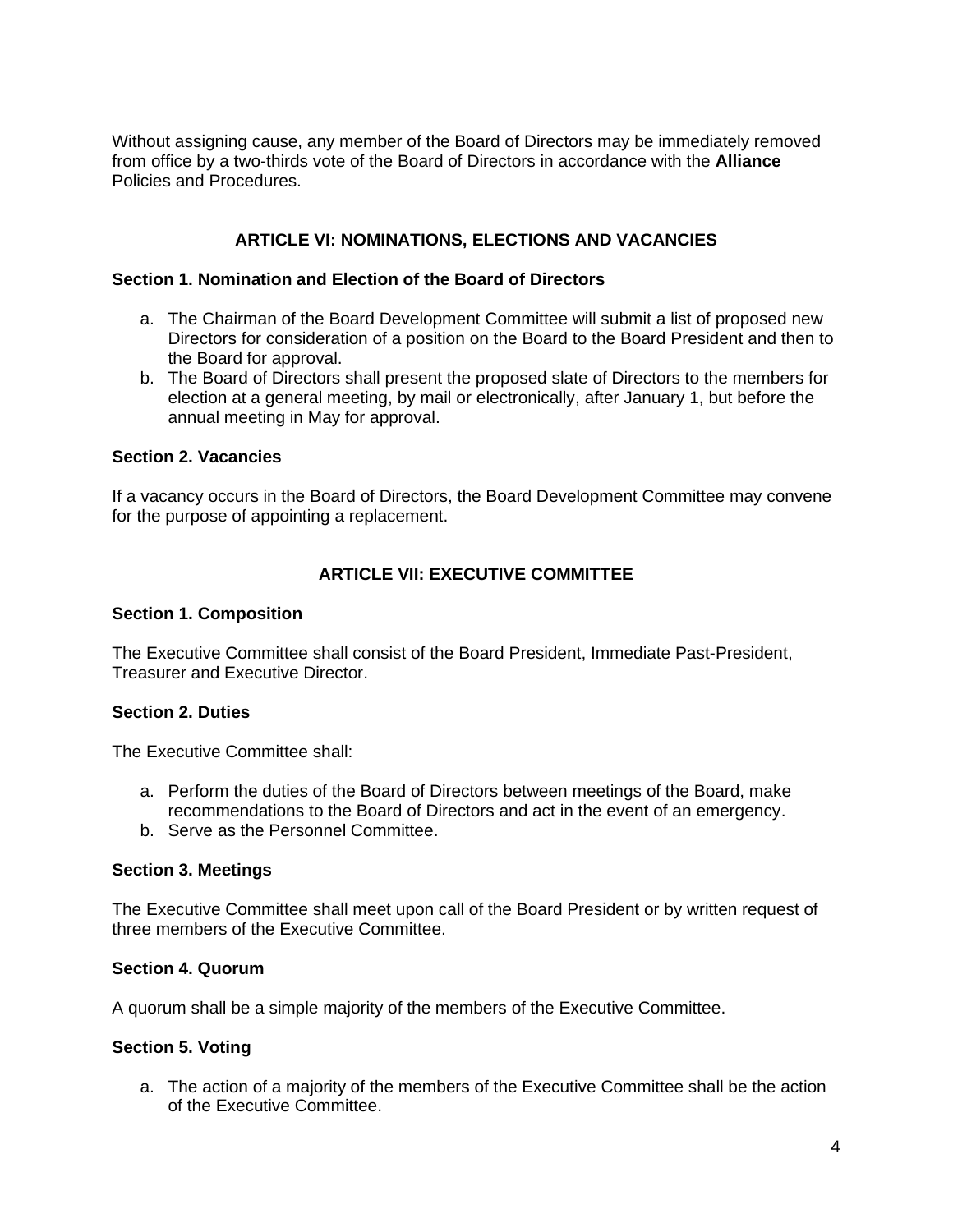- b. The vote of the Executive Committee may be taken at any meeting at which a quorum of the committee members are present, or by mail, telephone, or electronic means. If action is taken by mail, telephone, or electronic means, the action must be approved by the number of members of the committee that would be required to approve the action at a meeting at which all members of the committee are present.
- c. Proxy voting shall not be permitted.
- d. Any action by the Executive Committee shall be reported to the Board.

# **ARTICLE VIII: OFFICERS**

#### **Section 1. Officers**

The officers of the **Alliance** shall be the Board President, Immediate Past President, President-Elect, Corresponding Secretary, Treasurer, and the Vice Presidents of Grants, Education and Programming, Membership, Board Development and additional officers as defined in the **Alliance** Policies and Procedures.

#### **Section 2. Assumption of Duties**

The officers shall assume the duties of their respective offices on June 1 for the year and shall continue in office until their successors are duly elected and installed.

#### **Section 3. Terms of Office**

- a. The Board President, Secretary and Vice Presidents are elected to serve for a term of one year or until their successors are duly elected.
- b. The Treasurer is elected to serve for a term of two years or until a successor is duly elected.

## **Section 4. Eligibility for Office**

All members of the Board of Directors shall be current with their membership dues.

## **ARTICLE IX: COMMITTEES**

#### **Section 1. Establishment**

Standing and special committees may be established and disbanded by the Board President or the Board of Directors as needed to promote the work of the **Alliance**. Unless specified in the Bylaws, chairs of special committees shall be appointed by the Board President and approved by the Board of Directors. Committee chairs are responsible for selecting their own committee members and may consult with the Board President, except as specified in the Bylaws.

#### **Section 2. Meetings**

Committees shall meet upon call of the Chair of the committee or by written request of three members.

#### **Section 3. Quorum**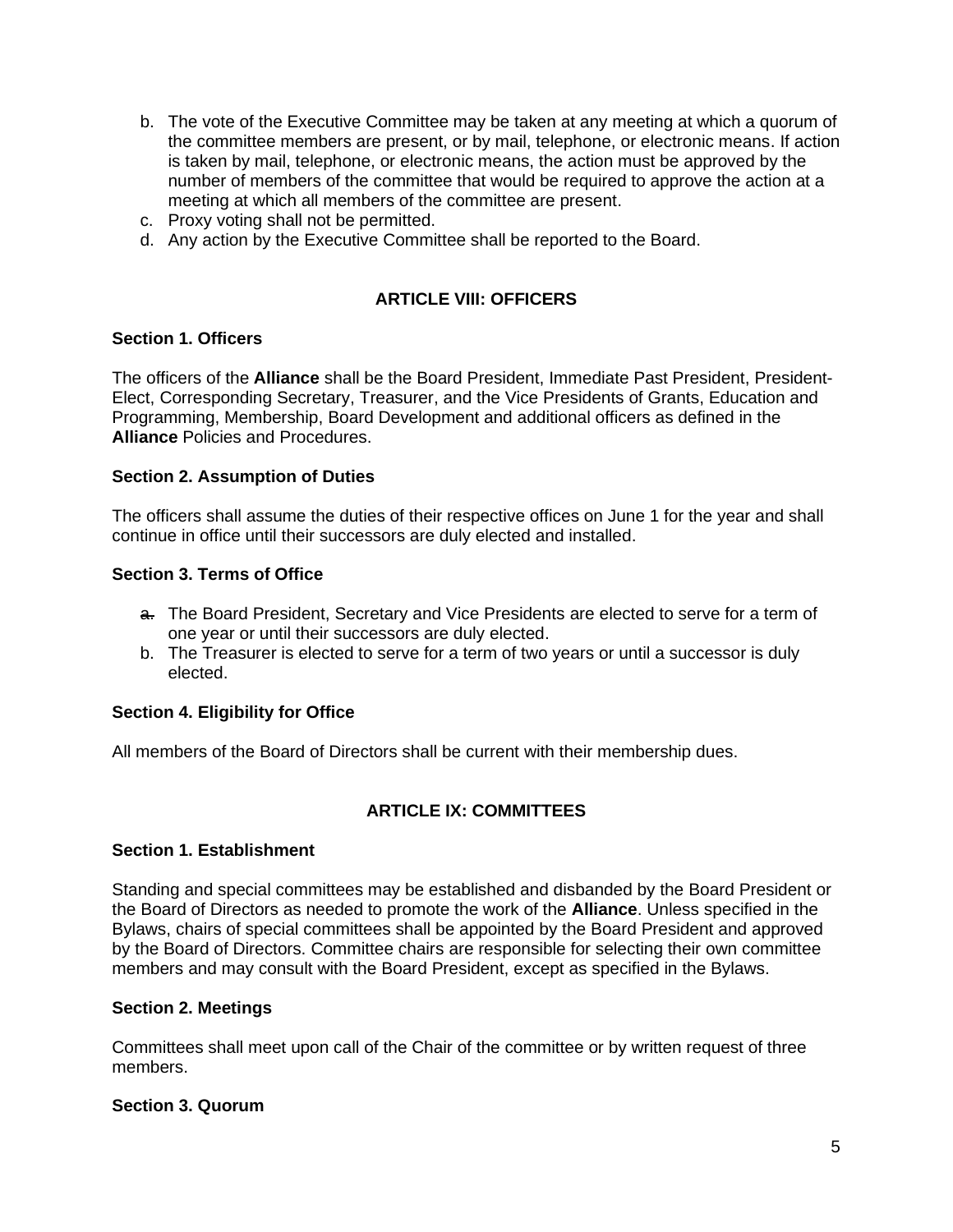A quorum shall be a simple majority of the members of the committee.

## **Section 4. Voting**

- a. The action of the majority of the members of a committee shall be the action of the committee.
- b. The vote of the committee may be taken at any meeting at which a quorum of the committee members is present, or by mail, telephone, or electronic means. If action is taken by mail, telephone, or electronic means, the action must be approved by the number of members of the committee that would be required to approve the action at a meeting at which all members of the committee are present.
- c. Proxy voting shall not be permitted.

#### **Section 5. Vacancies**

Vacancies in a committee may be filled by appointments in the same manner as provided in the case of the original appointment.

# **ARTICLE X: HEADQUARTERS**

#### **Section 1.**

The principal office of Healthy Charlotte Alliance shall be located in the State of North Carolina, County of Mecklenburg.

## **Section 2. Registered Agent and Registered Office**

The corporation shall have and continuously maintain a registered office and a registered agent whose office is identical with such registered office.

## **ARTICLE XI: CONTRACTS, DEPOSITS, AND FUNDS**

#### **Section 1. Contracts**

Except as otherwise provided in the **Alliance** Bylaws and Policies, Organizational Procedures and Policies, the Board of Directors may authorize any officer or officers, agent or agents, to enter into any contract or to execute or deliver any instruments on behalf of the **Alliance** and such authority may be general or confined to specific instances.

#### **Section 2. Deposits**

All funds of the **Alliance** shall be deposited to the credit of the **Alliance** in such banks or trust companies or with such bankers or other depositories as the Board of Directors may select or as may be selected by any officer or officers, agent or agents, of the **Alliance** to whom such power may be given by the Board of Directors.

#### **Section 3. Checks and Drafts**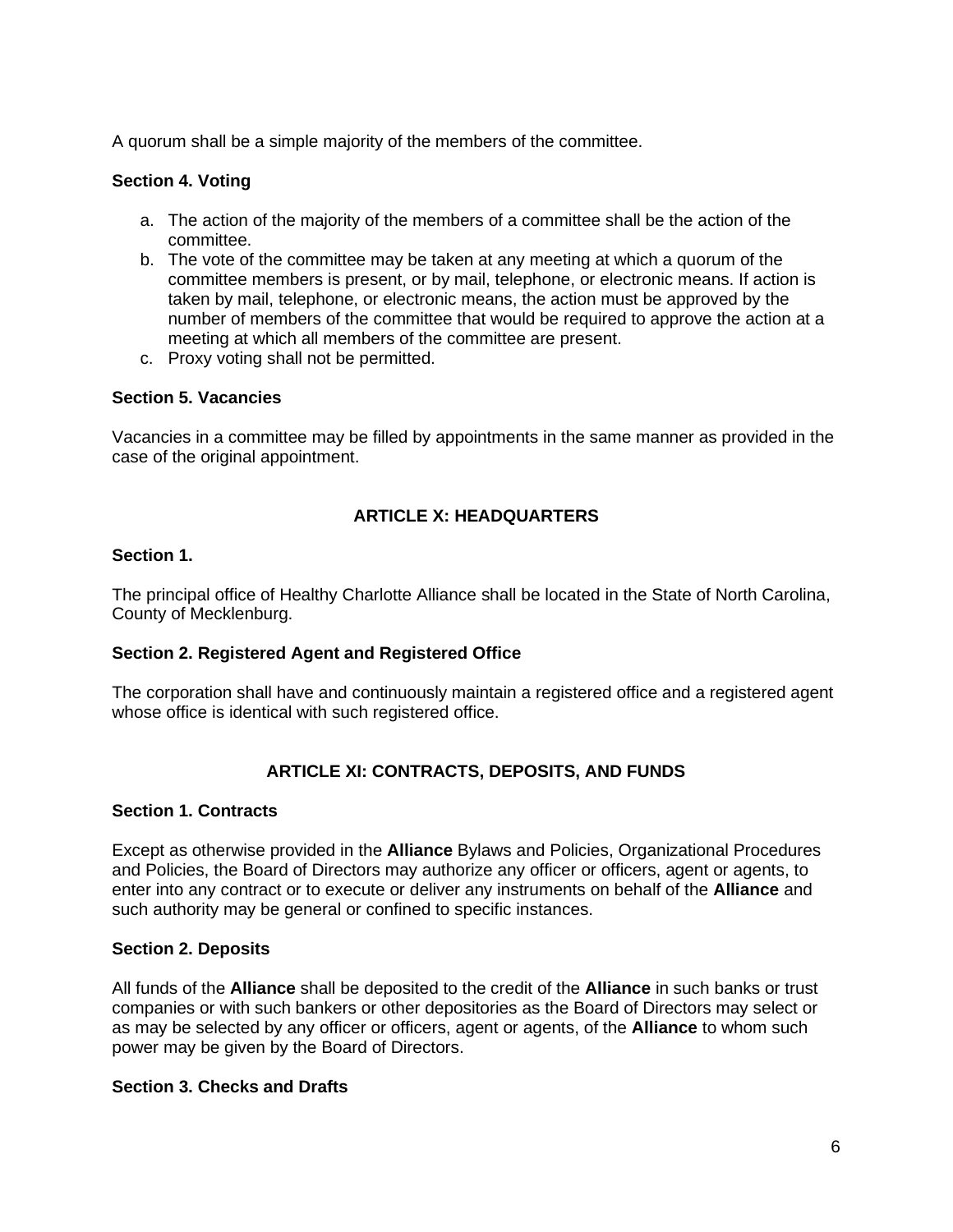- a. All notes, drafts, acceptances, checks, and endorsements or other evidences of indebtedness shall be signed by the Board President or Treasurer, in such manner as the Board of Directors may determine.
- b. Refer to the **Alliance** Financial Policies for signature requirements for checks in excess of \$5,000.

# **Section 4. Gifts**

The Board of Directors may accept on behalf of the **Alliance** any contribution, gift, bequest, or devise for the general purpose or for any special purpose of the **Alliance**.

- a. Undesignated gifts made to the **Alliance** may be added to and merged with other undesignated gifts and funds and properties so merged shall be held and administered by the **Alliance** as a single trust estate known as the "Healthy Charlotte Alliance Endowment Fund."
- b. Funds for designated purposes may be established by the Board of Directors from time to time as circumstances dictate.

## **Section 5. Distribution of Funds**

Duly authorized, the **Alliance** funds for grant distribution shall be expended by the Board of Directors in such manner as the Board, after consultation with the Finance and Grant Committees, deems requisite or desirable in accordance with the objectives of the **Alliance** as stated in Article III.

- a. Normal Distribution
	- 1. The Board of Directors shall distribute in each fiscal year an amount up to five percent (5%) of the average of the fair market value of the unrestricted portion of the Investment Account as of the end of the three previous fiscal years.
- b. Extraordinary Distribution
	- 1. Upon an affirmation of the simple majority of the written votes of **Alliance** members in response to a timely notification by mail, provided that a quorum of 25 members participate, the Board of Directors may expend in any one fiscal year up to ten percent (10%) of the market value of the unrestricted portion of the Investment Account.

## **ARTICLE XII: GENERAL PROVISIONS**

## **Section 1. Corporate Seal**

The corporate seal shall be in such form as shall be approved by the Board of Directors.

## **Section 2. Fiscal Year**

The fiscal year shall be June 1 to May 31.

## **Section 3. Books and Records**

The Board of Directors shall keep or cause to be kept correct and complete books and records of account and shall also keep minutes of the proceedings of the Board of Directors and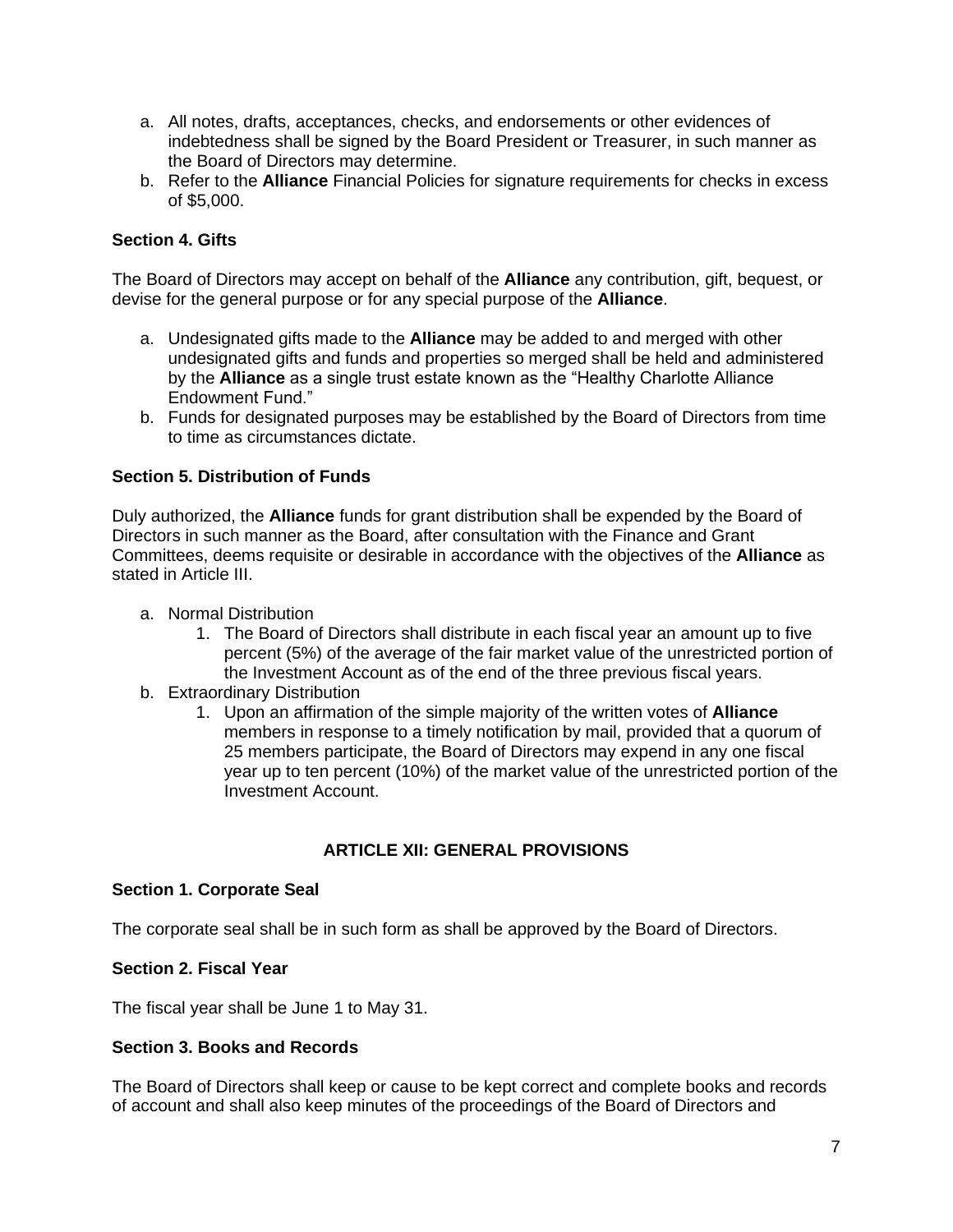committees having any of the authority of the Board. The books and records of account of the **Alliance** shall be reviewed annually.

## **Section 4. Notice**

Whenever notice is required to be given for any purpose under these Bylaws, it shall be sufficient that notice has been transmitted by any means including, but not limited to, electronic mail. Unless otherwise stated, a recipient shall be deemed to have agreed to notice in any manner for which the number or address for receiving such notice has been approved by the **Alliance** for receipt of messages or notices.

## **Section 5. Waiver of Notice**

Whenever any notice whatever is required to be given under the provisions of the Nonprofit Corporation Act of the State of North Carolina or under the provisions of the Articles of Incorporation or the Bylaws of the **Alliance**, a waiver thereof in writing signed by the person or persons entitled to such notice, whether before or after the time stated therein, shall be deemed equivalent to the giving of such notice.

## **Section 6. Amendment and Adoption to Bylaws**

These Bylaws may be amended by a majority vote of the members at any meeting of the **Alliance**, or by a mail-in ballot or an email ballot, provided that a quorum of 25 members participates and that notice of such amendment is given 15 days in advance. Mail-in and email ballots must be returned by the deadline as decided by the Board. All ballots will be counted and the results recorded in the minutes of the following Board Meeting.

## **Section 7. Compensation**

No part of the net earnings of the organization shall inure to the benefit of its members, Directors, officers, or other persons except that the organization shall be authorized and empowered to pay reasonable compensation for services rendered and to make payment and distributions in furtherance of the tax-exempt purposes of the organization.

## **Section 8. Parliamentary Authority**

The most current edition of *Robert's Rules of Order-Newly Revised* shall be the parliamentary authority for the **Alliance**.

## **Section 9. Indemnification**

To the extent permitted by law, members of the Board of Directors, the officers and those staff member(s) designated by the Executive Committee shall be indemnified by the **Alliance** against reasonable expenses, including attorney's fees, settlement and judgment costs, necessarily incurred by them in defense of any action, suit, or proceeding to which they may be a party defendant by reason of their belonging or having been a member of the Board of Directors, an officer, or a designated staff member(s) of the **Alliance**.

# **Section 10. Disposition of Assets**